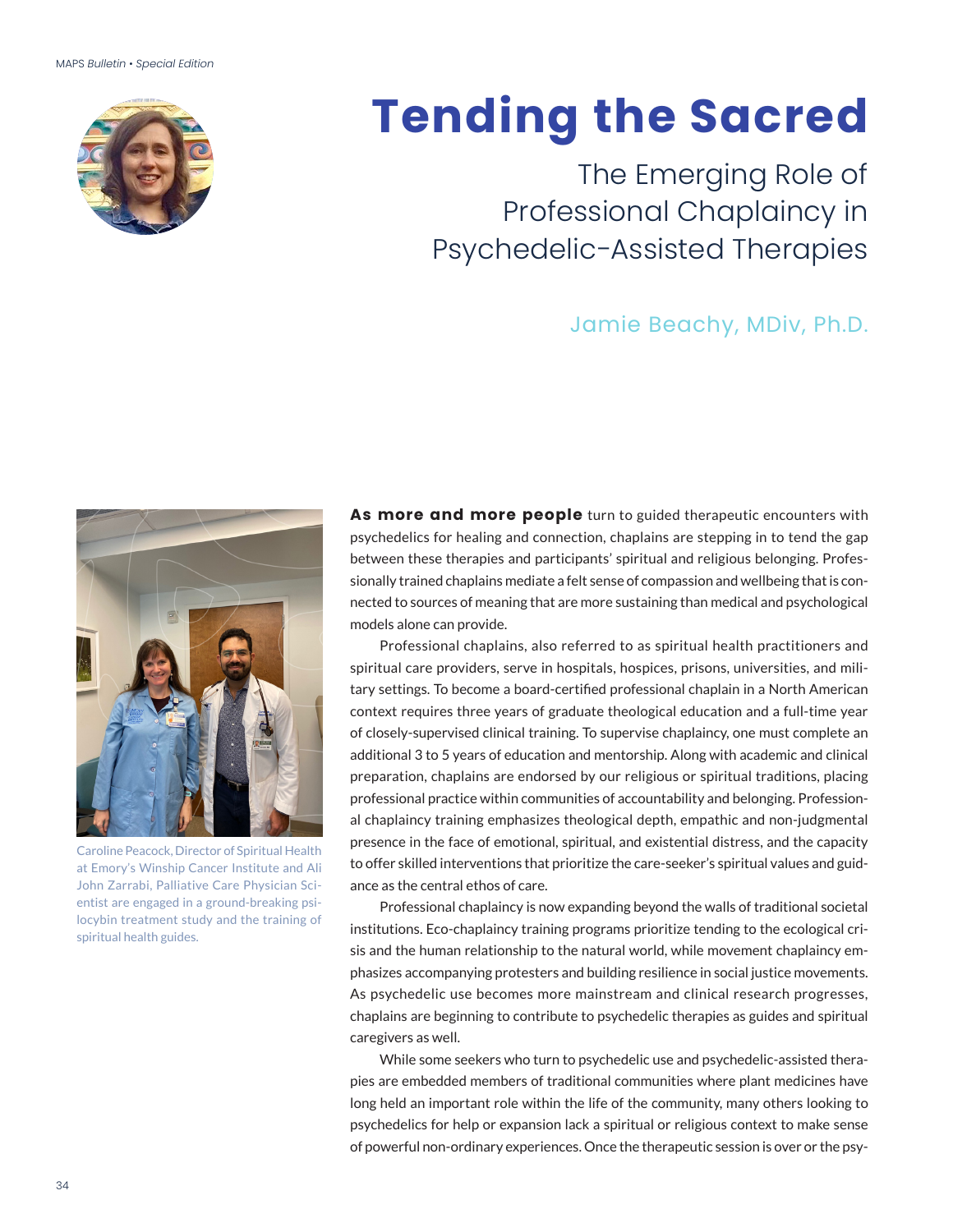chedelic retreat comes to a close, psychonauts and participants from non-indigenous contexts may struggle with integration as they return home to their families and communities with religious or spiritual insights that may not be well received or understood. In such instances, chaplains can offer a safe space to explore religious and spiritual experiences and insights in light of previously held beliefs and the culture of family, community, and society.

Consider the following composite case, constructed from the experiences of chaplains in psychedelic therapy settings:

> *Daniel, a 35-year-old combat veteran, sought MD-MA-assisted therapy for PTSD. Daniel's religious community refrains from all mind-altering substances including alcohol. After a powerful experience of self-forgiveness in his MDMA-assisted therapy session, Daniel expressed dis-ease and shame about the joy and connection he felt in the session. One of Daniel's guides - a chaplain – wondered if perhaps Daniel was feeling at odds with the beliefs of his community of faith. Daniel shared that he believed God uses many different and unexpected pathways for healing and that God "wants me to feel joy" even if his community and extended family would not understand. In an integration session, Daniel explored ways to share his experience without revealing details about the therapeutic process that might alienate him from his religious community.*

> *Jeannie, a 75-year-old woman with advanced colon cancer scheduled a psilocybin-guided therapy session to work with her fear of death. A long-time member of a Buddhist community, Jeannie regularly attended the sangha as well as her husband's synagogue during high holy days. In preparing for Jeannie's psilocybin-assisted therapy session, Jeannie's guides – a chaplain and a palliative care nurse – met with Jeannie to explore her values, beliefs, and hopes for the experience. Jeannie is a life-long classical musician and choral singer. After assessing her spiritual needs and resources, Jeannie's chaplain co-created a playlist of classical music and Buddhist mantras and worked with Jeannie to create a ritual to open and close the session that included elements from her daily Buddhist practice. After her medicine session, Jeannie reported feeling less afraid of dying and more connected to her sources of support including family members who had passed on before her. Jeannie shared that the playlist was a profound aspect of her psilocybin journey. Her hospice team had the playlist playing in the background as Jeannie died peacefully at home surrounded by her family.*

In addition to deepening the preparation and integration processes, capable professional chaplains offer the following gifts and commitments to the field of psychedelic-assisted therapies:

### Empathic Self-Awareness and Presence

In knowing our own inner landscape well, chaplains cultivate a welcoming presence that leaves room for others to be fully themselves. With awareness of the spiritual, religious, and cultural biases and resources we bring into each encounter, professional chaplains guard against unconsciously imposing our own spiritual or religious beliefs and interpretations onto another's experience. Whether it is our connection with a transcendent deity, a religious community of belonging, a cosmic creative source, or a sense of our place in an intelligent interconnected web of being -- when chaplains bring the gift of empathic presence into care encounters, we are mediating something greater than ourselves while inviting the spiritual and religious beliefs and values of the patient or client to guide the healing process. Whatever the source of connection, chaplains know to orient to that which is broader than any one person's gifts, skills, expertise, and limitations while taking care not to impose our beliefs and convictions onto others.

# Compassion-Based Resilience

Chaplains are skilled in guiding meditation, loving-kindness, centering prayer, religious rituals, earth-based practices, and other contemplative approaches that support resilience and wellbeing. Chaplains are committed to our own spiritual health and offer spiritual care interventions that support the wellbeing of our care-seekers and colleagues. A spiritually-integrated approach to care allows us to navigate crises without becoming despairing or burned out over time.

### Ritual Care

Chaplains co-create rituals to invite healing, healthy mourning, celebration, and the integration of significant life transitions. Rituals emerge from the collaboration between the chaplain's expertise and training and the care-seeker's world of spiritual and/or religious meaning, offered after careful assessment, and always with consent.

#### Spiritual Assessment and Integration

Models for spiritual and religious assessment and intervention guide the practice of chaplaincy. Inviting reflection on healthy and unhealthy religious coping, spiritual resources for navigating crisis and distress, and the role of community belonging enhances medical and psychotherapeutic approaches to care.